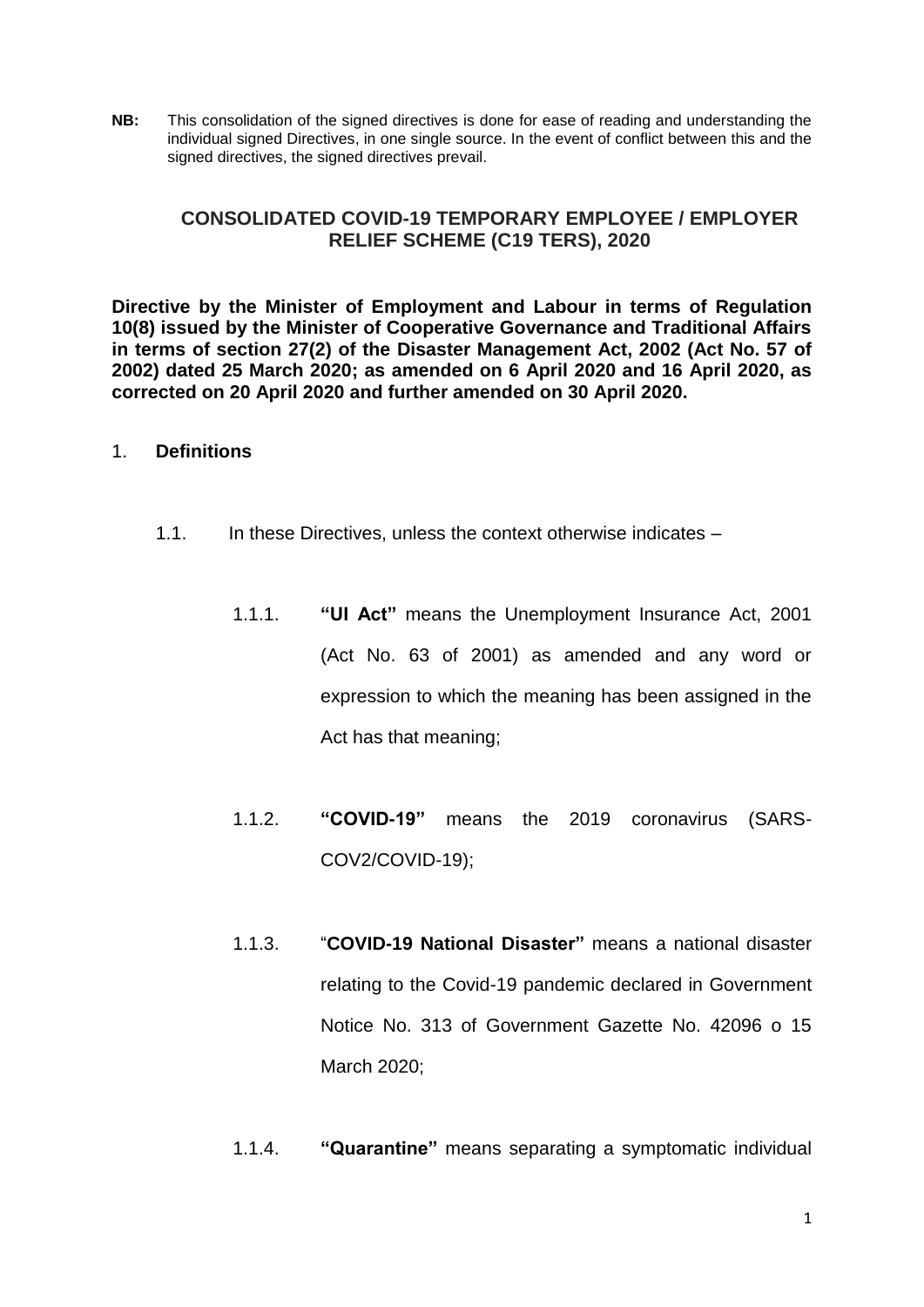potentially exposed to a disease from non-exposed individuals in such a manner so as to prevent possible spread infection or contamination;

- 1.1.5. **"Covid-19 temporary relief scheme"** means a scheme established to compensate employees who have lost income due to Covid-19; and
- 1.1.6. **"Scheme"** means the Covid-19 temporary relief scheme'
- 1.1.7. **"temporary lay-off"** means a reduction in work following a temporary closure of business operations, whether total or partial, due to Covid-19 pandemic for the period of the National Disaster.
- 1.1.8. **"Bargaining council"** means a bargaining or statutory council registered in terms of the Labour Relations Act, 1995 (Act No. 66 of 1995).
- 1.1.9. **"Entity"** means any juristic person that in terms of its articles of association or constitution has employees or employers as members and is permitted to pay COVID-19 benefits to employees directly or indirectly through its employer members.
- **2. Purpose**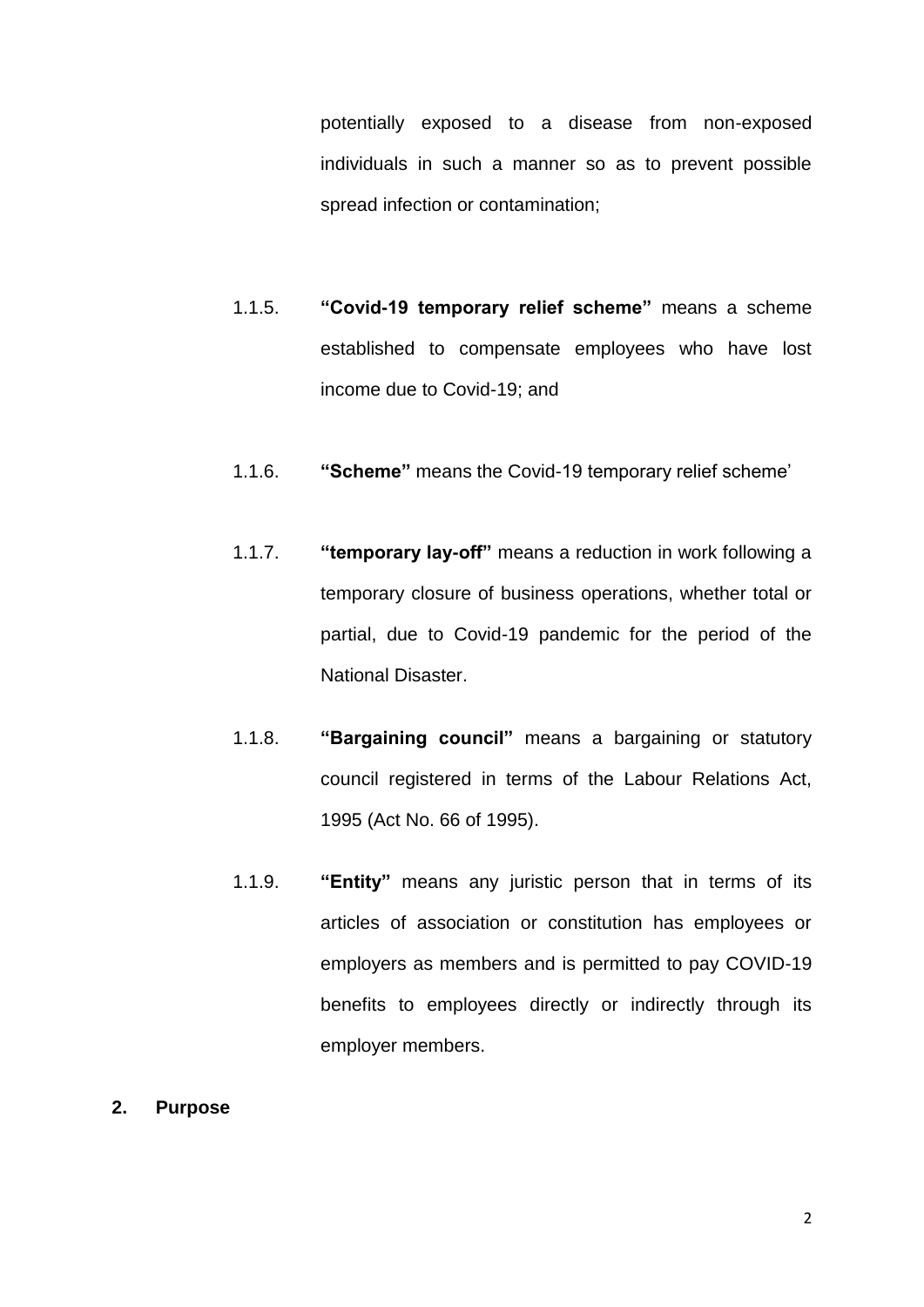- 2.1. The purpose of this Directive is
	- 2.1.1. To make provision for the
		- (a) Payment of benefits to Contributors who have lost income or have been required to take annual leave in terms of section 20(10) of the Basic Conditions of Employment Act, 1997 (Act 75 of 1997) due to Covid-19 pandemic;
		- (b) Minimise economic impact of loss of employment because of the Covid-19;
		- (c) Avoid contact and contain the spread of Covid-19 during the process of application for benefit;
		- (d) Establish the Temporary Relief Scheme and set out the application process for benefits of the Covid-19 pandemic and to alleviate economic impact Covid-19;
	- 2.1.2. To make provision for online applications for benefits in order to avoid contact during the national disaster period.

3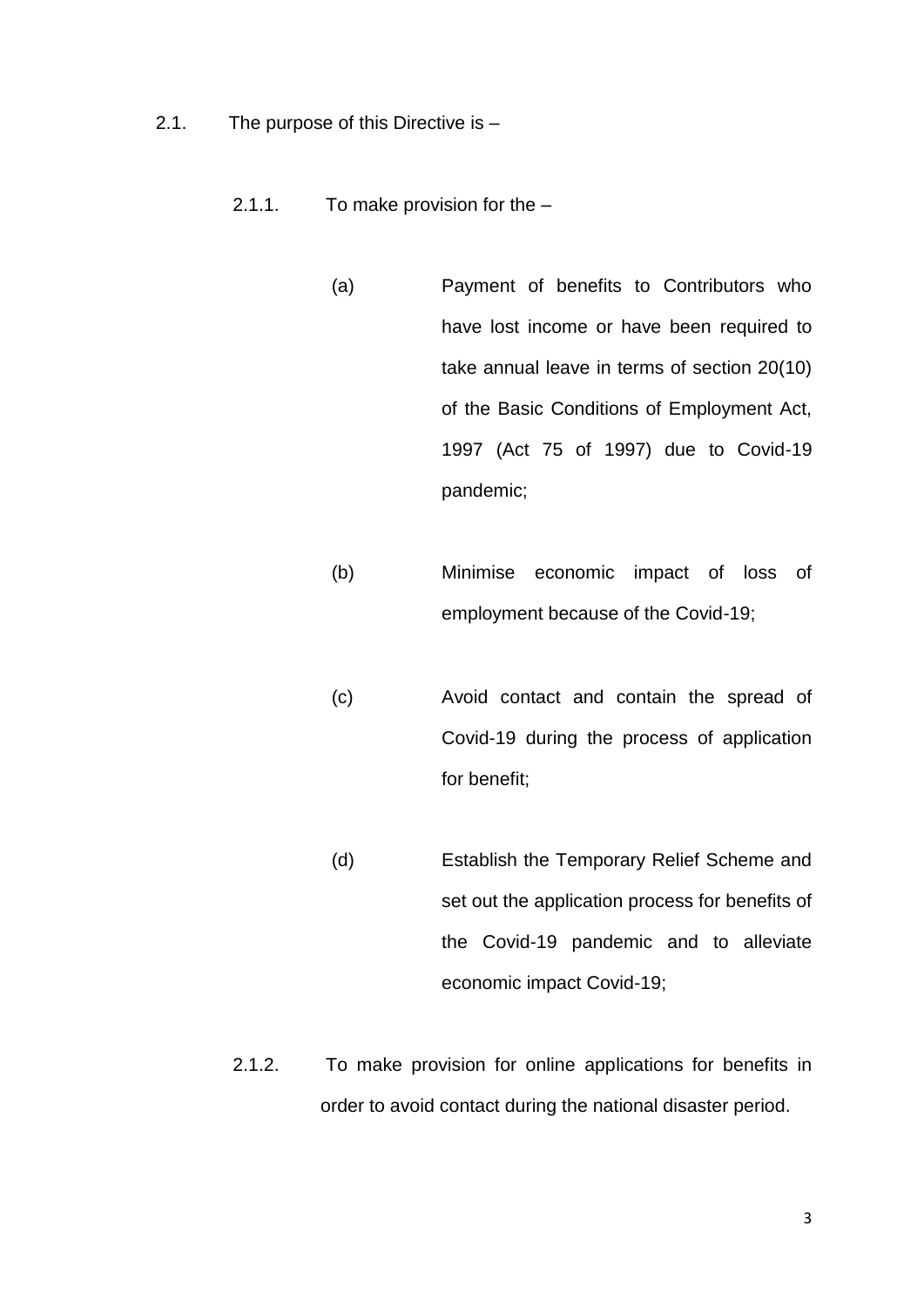### **3. Covid-19 Temporary Relief Scheme**

- 3.1. Subject to clause 3.8 in view of social distancing and in order to avoid in person individual employee applications at Departmental offices for the Covid-19 benefit during lockdown, should an employer as a direct result of Covid-19 pandemic close its operations or part of its operations for a 3 (three) months or lesser period the employer must apply in accordance with clause 5.1 and 5.2 for Covid-19 benefits for and on behalf of its affected employees..
- 3.2. The benefit shall be de-linked from the UIF's normal benefits and therefore the normal rule that for every 4 (four) days worked, the employee accumulates a one day credit and the maximus credit days payable is 365 for every 4 (four) years will not apply.
- 3.3. The benefits will only pay for the cost of salary for the employees during the temporary closure of the business operations.
- 3.4. The salary to be taken into account in calculating the benefits will be capped at a maximum amount of R17 712.00 per month, per employee and an employee will be paid in terms of the income replacement rate sliding scale (38%-60%) as provided in the UI Act.
- 3.5. Should an employee's income determined in terms of the income replacement sliding scale fall below R3500, the employee will be paid a replacement income equal to that amount.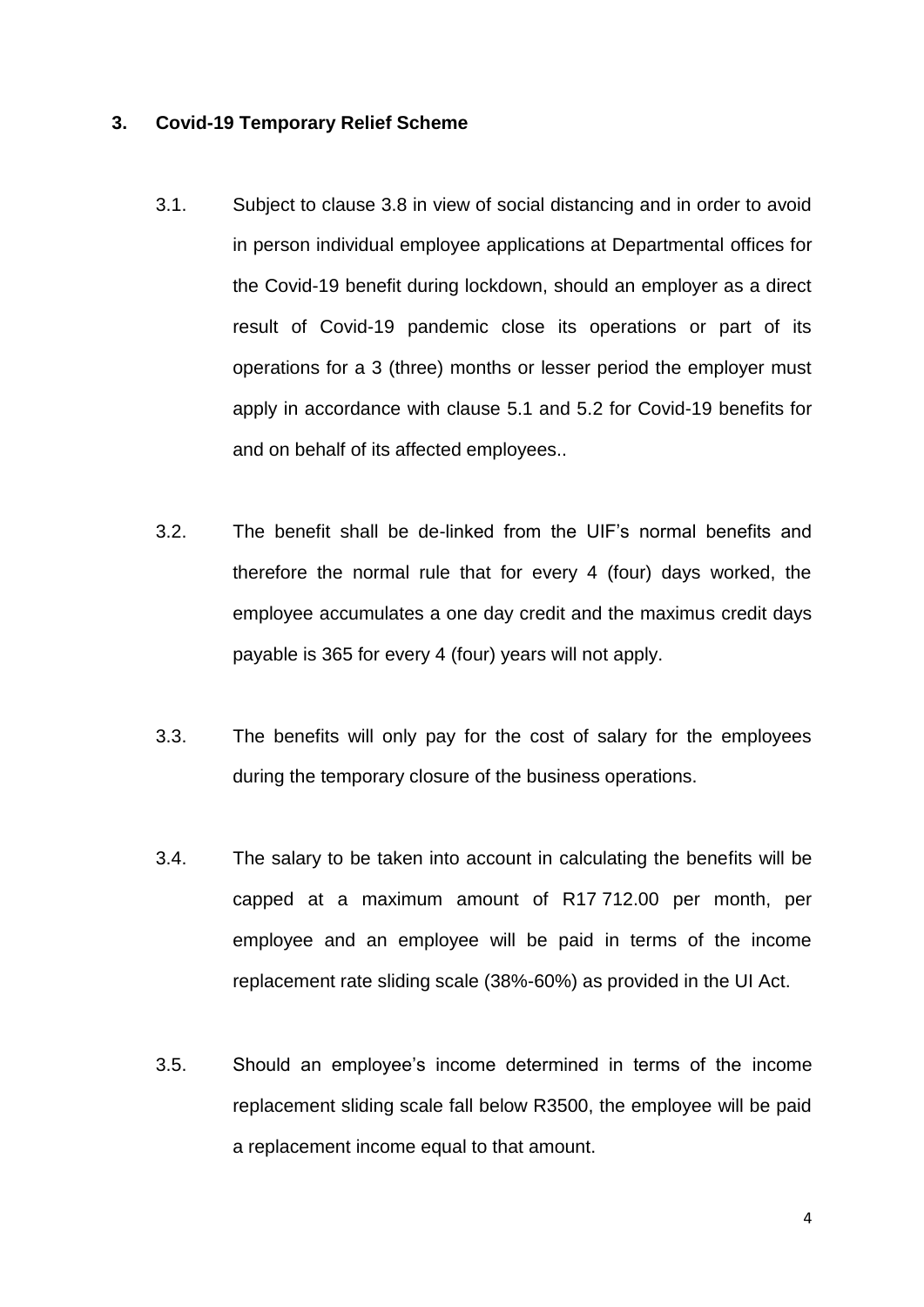- 3.6. Qualifying employees will receive a benefit calculated in terms of sections 13 (1) and (2) of the UI Act, provided that an employee shall receive a benefit of no less than R3500.
- 3.7. For the company to qualify for the temporary financial relief scheme, it must satisfy the following requirements –
	- 3.7.1. The company must be registered with the UIF;
	- 3.7.2. The company must comply with the application procedure for the financial relief scheme; and
	- 3.7.3. The company's closure must be directly linked to the Covid-19 pandemic.
- <span id="page-4-0"></span>3.8.1. An employer whose employees are entitled to receive Covid-19 benefits provided by the Unemployment Insurance Fund during the period of lockdown from a bargaining council or entity may not make an application in terms of the Scheme and the employees of that employer may not receive any payment in terms of the Scheme than through the bargaining council or entity.
- 3.8.2. The restriction in clause [3.8.1](#page-4-0) above only applies if
	- (a) The parties to the bargaining council have concluded a collective agreement that –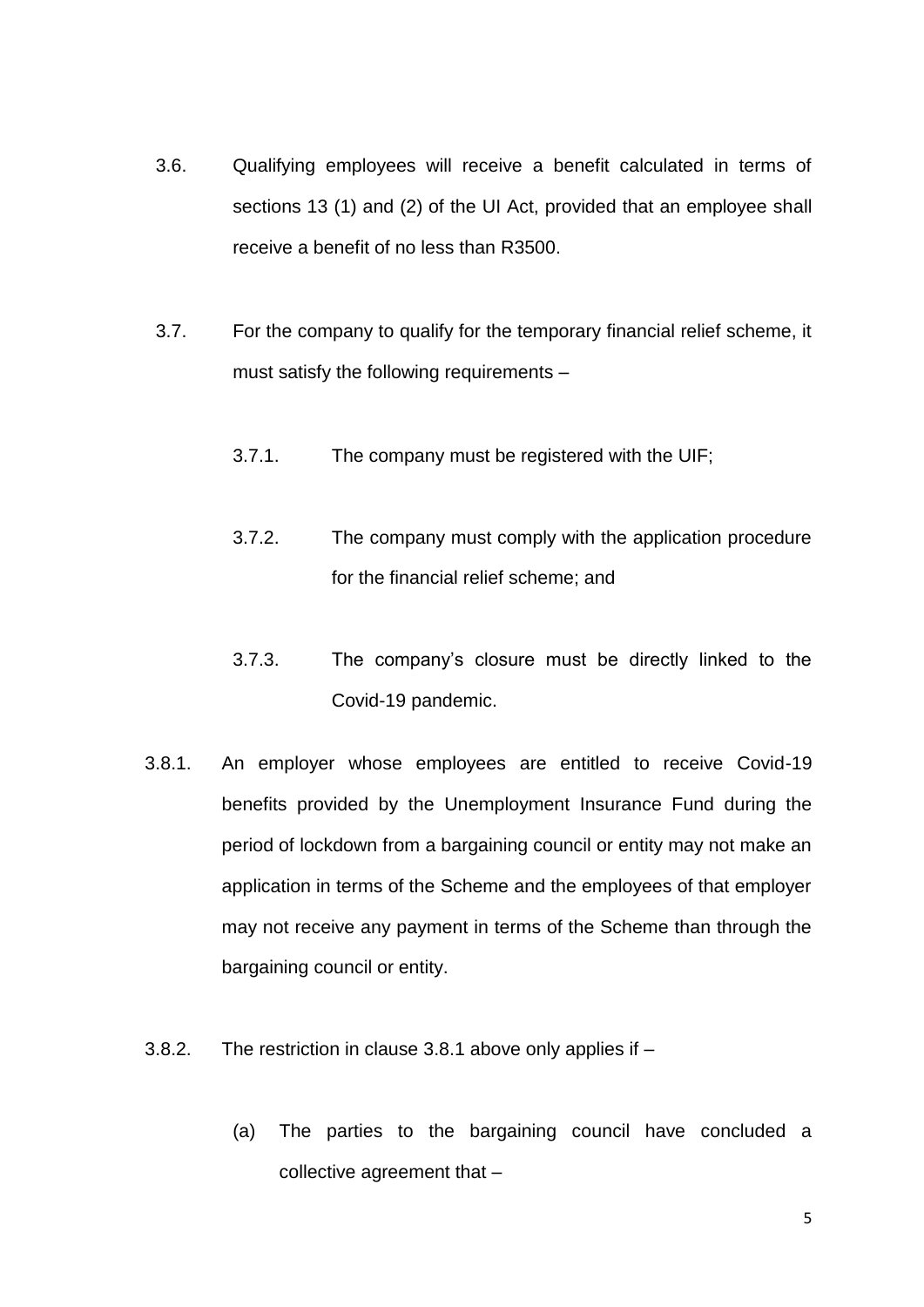- (i) has been extended by the Minister of Employment and Labour in terms of section 32 of the Labour Relations Act, 1995 (Act No. 66 of 1995); and
- (ii) provides for the disbursement of funds received from the Unemployment Insurance Fund to provide Covid-19 benefits to employees bound by the collective agreement during the period of lock-down; and/or
- (b) the bargaining council has concluded a memorandum of agreement with the Fund for the council to disburse Covid-19 benefits on behalf of the Fund to –
	- (i) the employees who fall within the scope of the collective agreement or its registered scope and
	- (ii) if authorised by the memorandum of agreement, any other employees in a sector identified in the agreement, whether or not they fall within the registered scope of the bargaining council; or
- (c) An entity has concluded a memorandum of agreement with the Fund for it to disburse COVID-19 benefits on behalf of the Fund to employees who are employed by its members; or
- (d) the employer has not submitted an application for COVID 19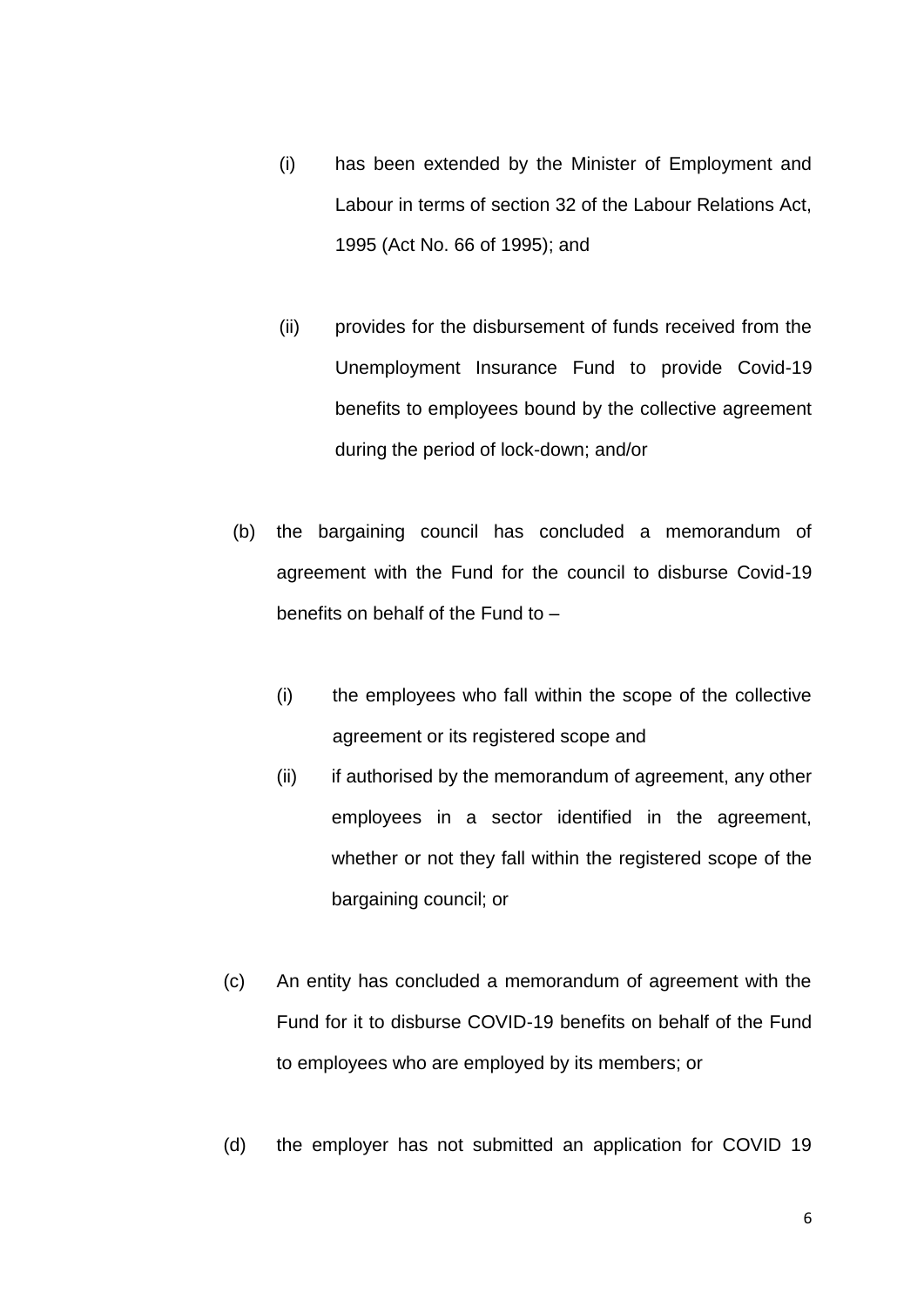benefits prior to the bargaining council or entity signing of a MOA with the UIF.

- 3.9 An employee may individually apply for COVID-19 benefits if-
	- 3.9.1 the employee meets the requirements of clause 2.1.1(a) of this Directive;
	- 3.9.2 no bargaining council or entity has concluded a MOA with the UIF in terms of clause 3.8; and
	- 3.9.3 the employee's employer has failed or refused to apply for COVID-19 benefits in terms of clause 3.1.
- 3.10 This Directive, including any amendments made to it, takes effect from 27 March 2020.

## **4. Illness benefit**

- 4.1. Where an employee is in quarantine for 14 days due to Covid-19 pandemic, the employee shall qualify for illness benefit.
- 4.2. Confirmation from both the employer and the employee must be submitted together with the application as proof that the employee was in an agreed pre-cautionary self-quarantine for 14 days.
- 4.3. In this instance, the confirmation letters from the employer and employee shall suffice.
- 4.4. Should an employee be quarantined for more than 14 days, a medical certificate from a medical practitioner must be submitted together with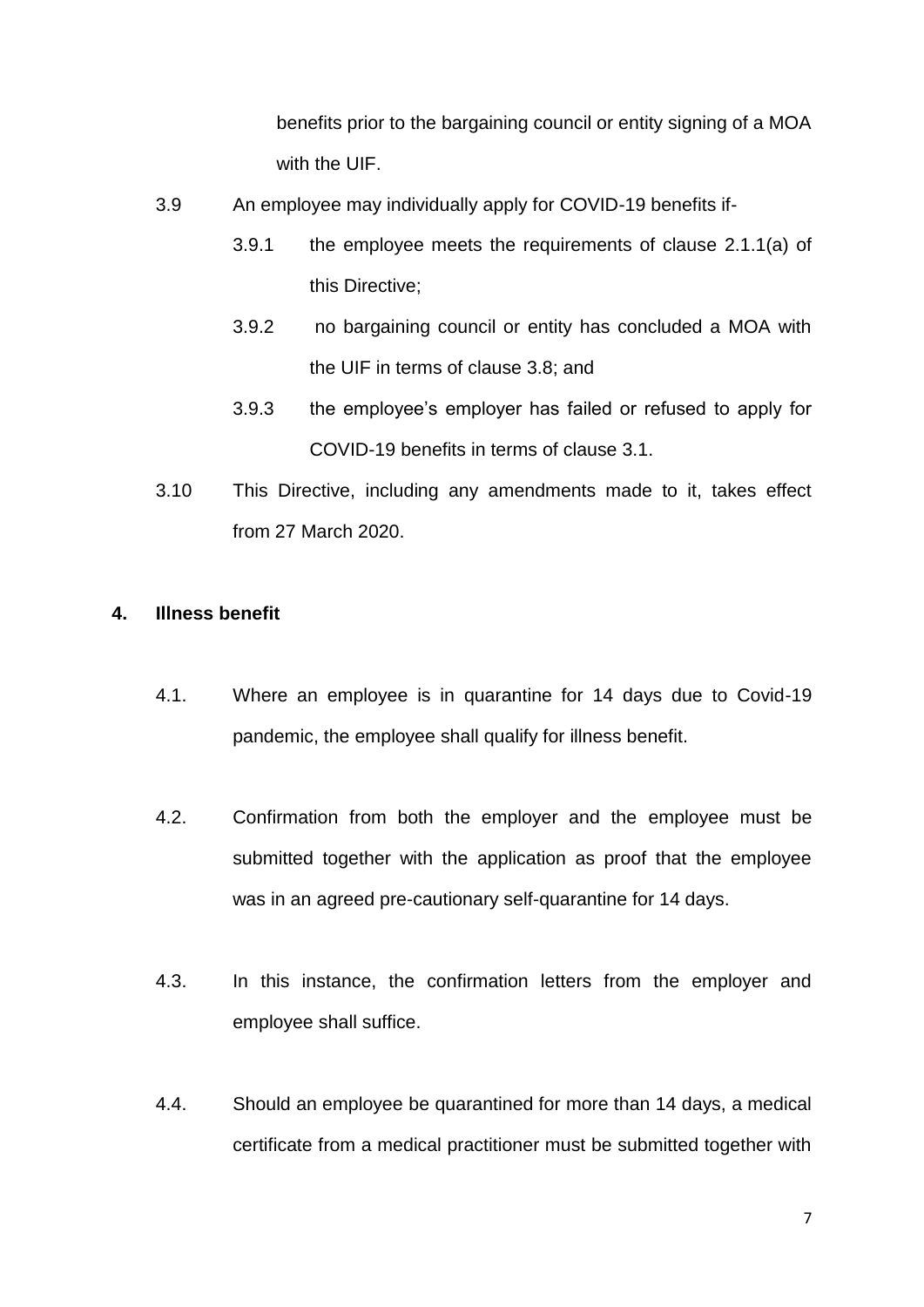continuation form for payment.

## 5. **Application procedure**

- 5.1. The employers shall apply by reporting their closure to email box [Covid19ters@labour.gov.za](mailto:Covid19ters@labour.gov.za) and there shall be an automatic response outlining the application process.
- 5.2. The employer shall be required to furnish the Unemployment Insurance Fund with the following complete documents:
	- 5.2.1. Letter of authority from the company;
	- 5.2.2. Signed memorandum of agreement (MOA) from the employer or bargaining council with the UIF, or written or electronic confirmation of acceptance by an employer or bargaining council of the terms of the scheme provided to the employer or published in writing by the UIF;
- 5.3. Subject to the amount of the benefit contemplated in 3.6, an employee may only receive covid-19 benefits in terms of the Directive if the total of the benefit together with any additional payment by the employer in any period is not more than the remuneration that the employee would ordinarily have received for working during that period.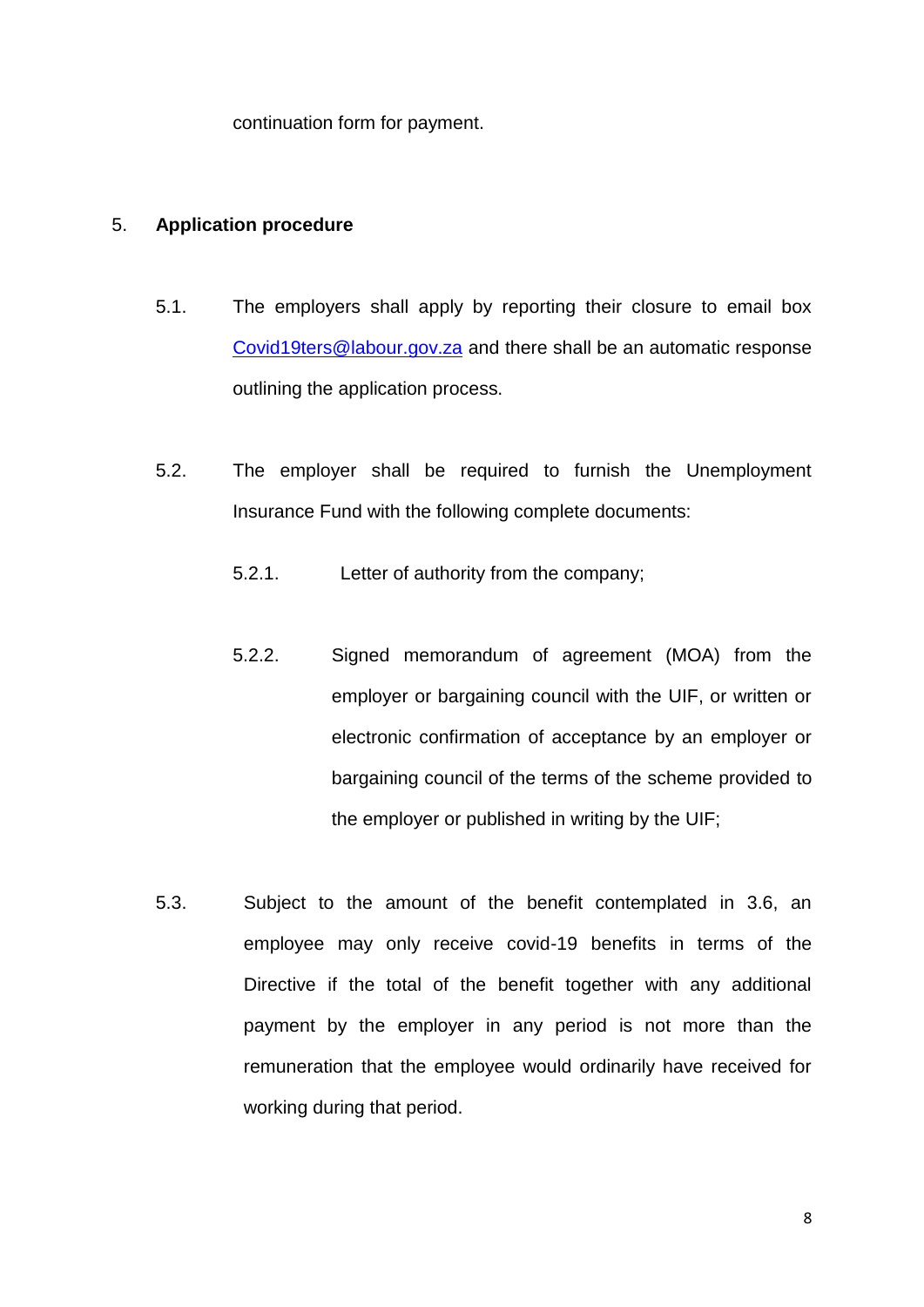- 5.4. All amounts paid by or for the UIF to employers or Bargaining Council(s) under the terms of the Scheme shall be utilized solely for the purpose of the Scheme and for no other purpose. No amount paid by or for the UIF to an employer or Bargaining Council under the terms of the Scheme that is required to be paid, in turn, to an employee will fall into the general assets of the employer or Bargaining Council, and no bank may refuse to release or administer the transfer of that amount into the bank account of the employee as required by the Scheme, irrespective whether the employer or Bargaining Council is in breach of its overdraft or similar contractual arrangements with the bank concerned.
	- 5.4. An employer, who has required an employee to take annual leave during the period in terms of section 20(10)(b) of the Basic Conditions of Employment Act, 1997 (Act 75 of 1997), may set off any amount received from the UIF in respect of that employee's COVID 19 benefit against the amount paid to the employee in respect of annual leave provided that the employee is credited with the proportionate entitlement to paid annual leave in the future.
- 5.5. To speed payment of COVID 19 benefits to employees, employers are urged to pay employees based on clause 3.4 of the Directive and reimburse or set off such with COVID 19 benefits claim payments from UIF.

#### **Short title**